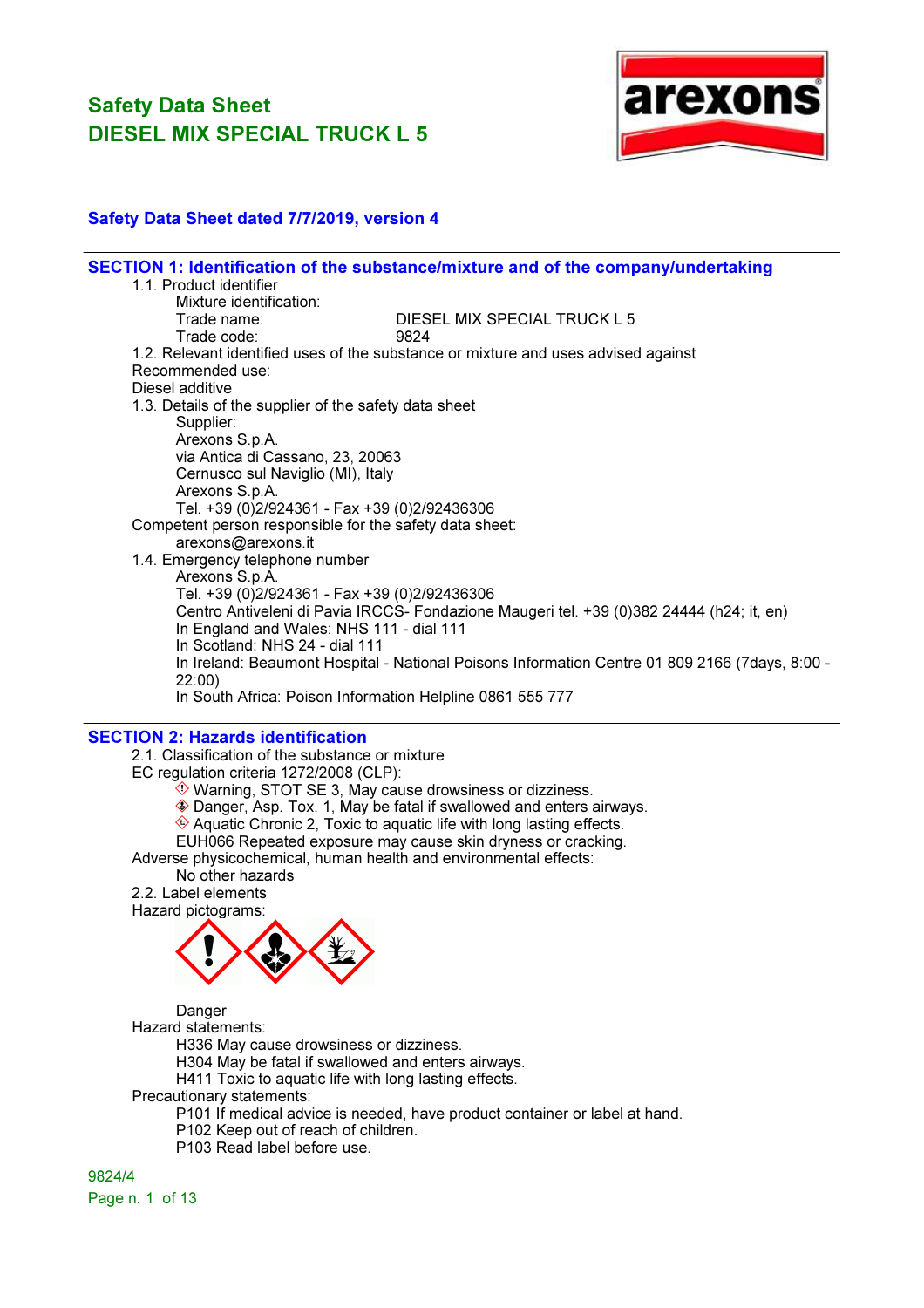

P271 Use only outdoors or in a well-ventilated area. P273 Avoid release to the environment. P301+P310 IF SWALLOWED: Immediately call a POISON CENTER. P331 Do NOT induce vomiting. P391 Collect spillage. P405 Store locked up. P501 Dispose of contents/container in accordance with applicable regulations. Special Provisions: EUH066 Repeated exposure may cause skin dryness or cracking. PACK1 The packing must be featured by a safety lock for children. PACK2 The packing must have tactive indications of danger for blind people. **Contains** Hydrocarbons, C10, aromatics, <1% naphthalene Hydrocarbons, C10, aromatics, >1% naphthalene Distillates (petroleum), hydrotreated light Special provisions according to Annex XVII of REACH and subsequent amendments: None 2.3. Other hazards vPvB Substances: None - PBT Substances: None Other Hazards: No other hazards SECTION 3: Composition/information on ingredients 3.1. Substances N.A. 3.2. Mixtures Hazardous components within the meaning of the CLP regulation and related classification: >= 40% - < 50% Distillates (petroleum), hydrotreated light REACH No.: 01-2119456620-43, Index number: 649-422-00-2, CAS: 64742-47-8, EC: 926-141-6 **♦ 3.10/1 Asp. Tox. 1 H304** EUH066 >= 30% - < 40% Hydrocarbons, C10, aromatics, <1% naphthalene REACH No.: 01-2119463583-34, Index number: 649-424-00-3, EC: 918-811-1 **♦ 3.10/1 Asp. Tox. 1 H304 ♦ 3.8/3 STOT SE 3 H336** ♦ 4.1/C2 Aquatic Chronic 2 H411 EUH066 DECLP (CLP)\* >= 10% - < 12.5% Hydrocarbons, C10, aromatics, >1% naphthalene REACH No.: 01-2119463588-24, EC: 919-284-0 **♦ 3.10/1 Asp. Tox. 1 H304** ♦ 4.1/C2 Aquatic Chronic 2 H411 **♦ 3.8/3 STOT SE 3 H336 ♦ 2.6/3 Flam. Liq. 3 H226** >= 0.5% - < 1% 1,2,4-trimethylbenzene Index number: 601-043-00-3, CAS: 95-63-6, EC: 202-436-9 **♦ 2.6/3 Flam. Liq. 3 H226**  $\hat{\Diamond}$  3.1/4/Inhal Acute Tox. 4 H332 **1**3.2/2 Skin Irrit. 2 H315 **♦ 3.3/2 Eye Irrit. 2 H319 1** 3.8/3 STOT SE 3 H335

9824/4 Page n. 2 of 13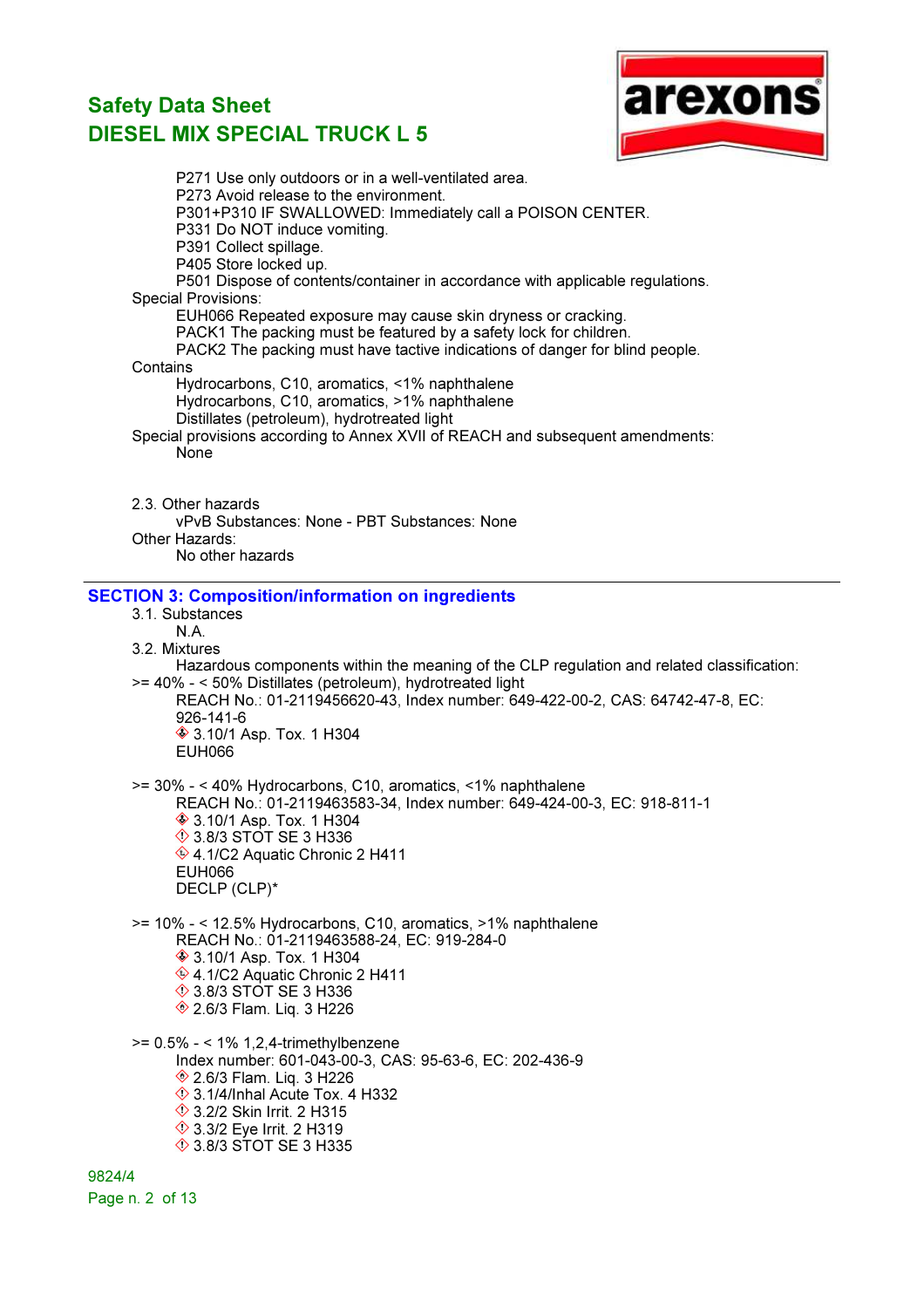

♦ 4.1/C2 Aquatic Chronic 2 H411  $>= 0.5\% - 1\%$  naphthalene Index number: 601-052-00-2, CAS: 91-20-3, EC: 202-049-5 **♦ 3.6/2 Carc. 2 H351**  3.1/4/Oral Acute Tox. 4 H302 4.1/A1 Aquatic Acute 1 H400 4.1/C1 Aquatic Chronic 1 H410 2.7/2 Flam. Sol. 2 H228 >= 0.25% - < 0.5% Benzene , 1,3,5-trimethyl-CAS: 108-67-8, EC: 203-604-4 **♦ 2.6/3 Flam. Lig. 3 H226 ♦ 3.2/2 Skin Irrit. 2 H315 ♦ 3.3/2 Eye Irrit. 2 H319 ♦ 3.8/3 STOT SE 3 H335** ♦ 4.1/C2 Aquatic Chronic 2 H411 >= 0.1% - < 0.25% 1,2,3-Trimetilbenzene EC: 208-394-8 **<sup>◈</sup> 2.6/3 Flam. Lig. 3 H226**  $\textcircled{3}.3/2$  Eye Irrit. 2 H319 3.2/2 Skin Irrit. 2 H315 >= 0.05% - < 0.1% 1,2,4-trimethylbenzene Index number: 601-043-00-3, CAS: 95-63-6, EC: 202-436-9 **<sup>◈</sup> 2.6/3 Flam. Liq. 3 H226**  $\Diamond$  3.1/4/Inhal Acute Tox. 4 H332 **1**3.2/2 Skin Irrit. 2 H315 **♦ 3.3/2 Eye Irrit. 2 H319 ♦ 3.8/3 STOT SE 3 H335** ♦ 4.1/C2 Aquatic Chronic 2 H411 >= 0.05% - < 0.1% naphthalene Index number: 601-052-00-2, CAS: 91-20-3, EC: 202-049-5 2.7/1 Flam. Sol. 1 H228  $\Diamond$  3.1/4/Oral Acute Tox. 4 H302 **♦ 3.6/2 Carc. 2 H351** ♦ 4.1/A1 Aquatic Acute 1 H400 ♦ 4.1/C1 Aquatic Chronic 1 H410 >= 0.01% - < 0.02% Trimethylbenzene CAS: 25551-13-7, EC: 247-099-9

 2.6/3 Flam. Liq. 3 H226  $\Diamond$  3.1/4/Dermal Acute Tox. 4 H312  $\Diamond$  3.1/4/Oral Acute Tox. 4 H302 **♦ 3.3/2 Eye Irrit. 2 H319** 

\*DECLP (CLP): Substance classified in accordance with Note P, Annex VI of EC Regulation (EC) 1272/2008. The classification as a carcinogen or mutagen need not apply if it can be shown that the substance contains less than 0,1 % w/w benzene (Einecs No 200-753-7). When the substance is not classified as a carcinogen at least the precautionary statements (P102-)P260-P262-P301 + P310-P331 shall apply. This note applies only to certain complex oil-derived substances in Part 3.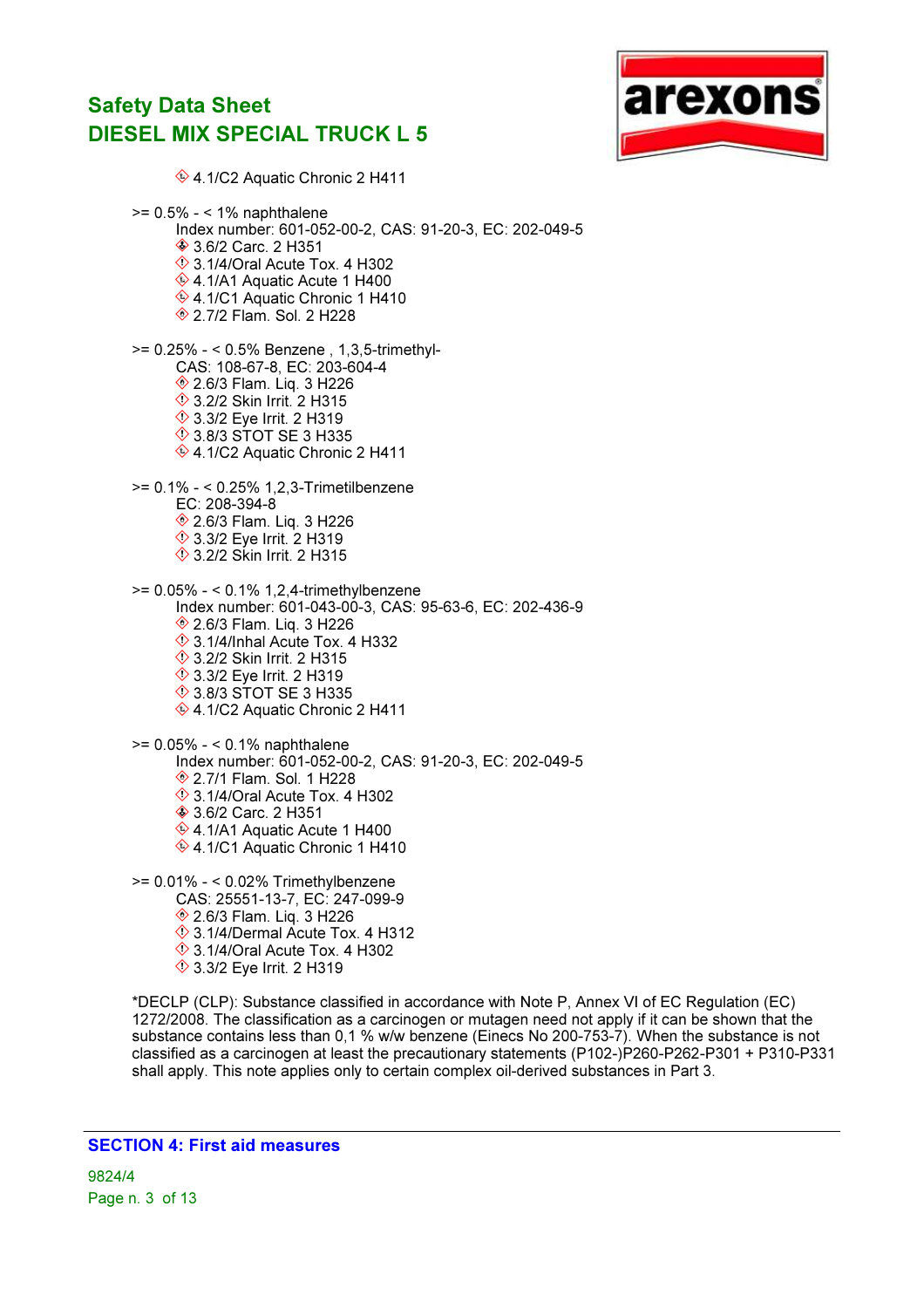

4.1. Description of first aid measures

In case of skin contact:

Immediately take off all contaminated clothing.

Areas of the body that have - or are only even suspected of having - come into contact with the product must be rinsed immediately with plenty of running water and possibly with soap. Wash thoroughly the body (shower or bath).

Remove contaminated clothing immediately and dispose off safely.

In case of eyes contact:

In case of contact with eyes, rinse immediately with plenty of water and seek medical advice. In case of Ingestion:

Do NOT induce vomiting.

### In case of Inhalation:

Remove casualty to fresh air and keep warm and at rest.

- 4.2. Most important symptoms and effects, both acute and delayed
	- None
- 4.3. Indication of any immediate medical attention and special treatment needed

In case of accident or unwellness, seek medical advice immediately (show directions for use or safety data sheet if possible). Treatment:

None

### SECTION 5: Firefighting measures

- 5.1. Extinguishing media
	- Appropriate Extinguishing Media: To carbon dioxide. Foam To dust. Water spray. Not Recommended Extinguishing Media: Do not use direct water jets.
- 5.2. Special hazards arising from the substance or mixture Do not inhale explosion and combustion gases. Burning produces heavy smoke.
- 5.3. Advice for firefighters
	- Use suitable breathing apparatus .

Collect contaminated fire extinguishing water separately. This must not be discharged into drains.

Move undamaged containers from immediate hazard area if it can be done safely.

### SECTION 6: Accidental release measures

- 6.1. Personal precautions, protective equipment and emergency procedures Wear personal protection equipment. Remove persons to safety. See protective measures under point 7 and 8.
- 6.2. Environmental precautions Do not allow to enter into soil/subsoil. Do not allow to enter into surface water or drains. Retain contaminated washing water and dispose it. In case of gas escape or of entry into waterways, soil or drains, inform the responsible authorities. Suitable material for taking up: absorbing material, organic, sand
- 6.3. Methods and material for containment and cleaning up
- Wash with plenty of water.
- 6.4. Reference to other sections See also section 8 and 13

9824/4 Page n. 4 of 13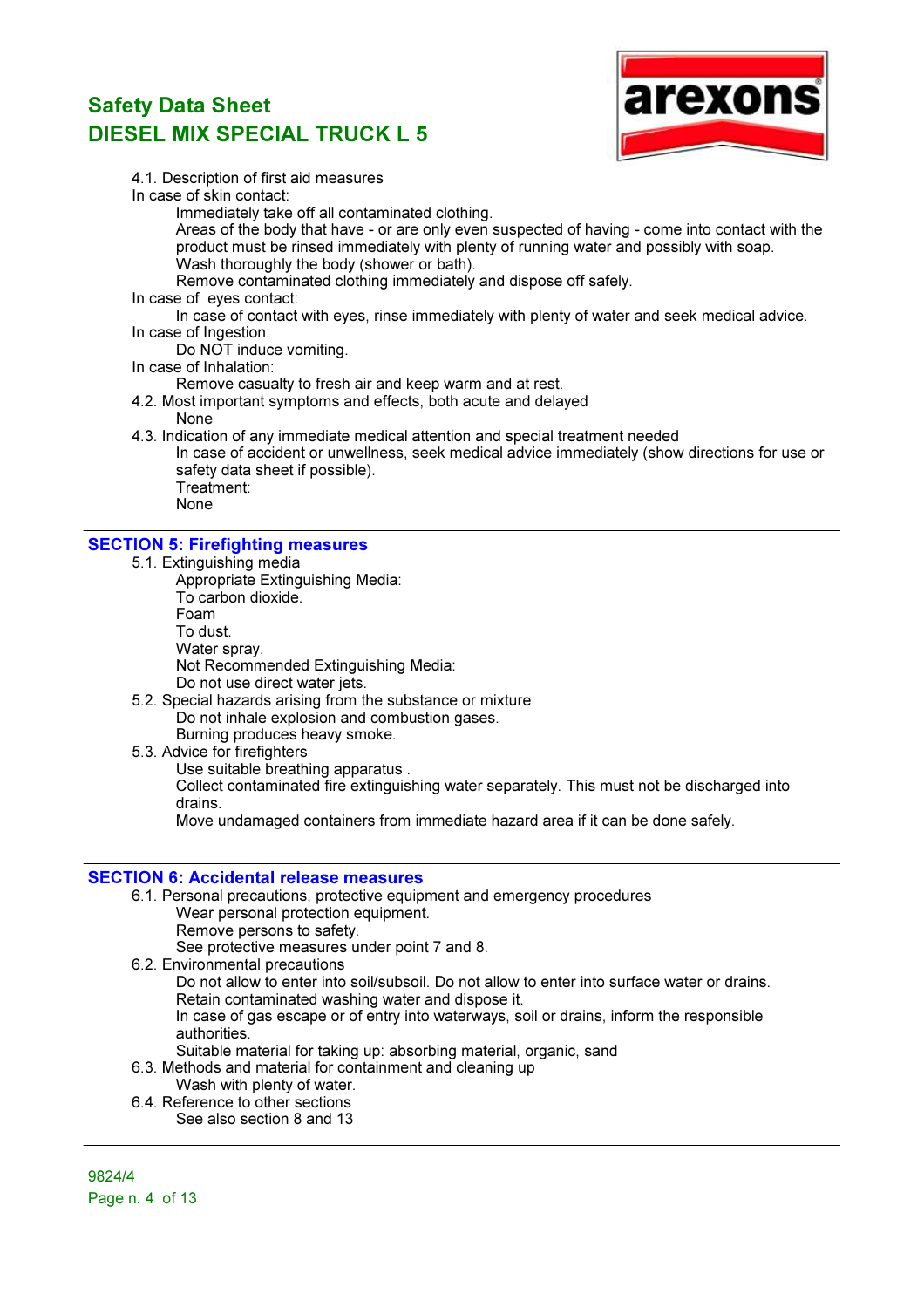

### SECTION 7: Handling and storage

| OEUTIUN 7. Handiniy dhu Sluidye                                                                 |
|-------------------------------------------------------------------------------------------------|
| 7.1. Precautions for safe handling                                                              |
| Avoid contact with skin and eyes, inhalation of vapours and mists.                              |
| Don't use empty container before they have been cleaned.                                        |
| Before making transfer operations, assure that there aren't any incompatible material residuals |
| in the containers.                                                                              |
| See also section 8 for recommended protective equipment.                                        |
| Advice on general occupational hygiene:                                                         |
| Contamined clothing should be changed before entering eating areas.                             |
| Do not eat or drink while working.                                                              |
| 7.2. Conditions for safe storage, including any incompatibilities                               |
| Store in hermetically sealed containers, preferably in a cool place, away from sources of heat  |
| and direct sunlight.                                                                            |
| Avoid exposure to direct sunlight.                                                              |
| Only store in the original container.                                                           |
| Keep away from food, drink and feed.                                                            |
| None in particular.                                                                             |
| Instructions as regards storage premises:                                                       |
| Adequately ventilated premises.                                                                 |
| 7.3. Specific end use(s)                                                                        |
| None in particular                                                                              |
|                                                                                                 |
| <b>SECTION 8: Exposure controls/personal protection</b>                                         |
| 8.1. Control parameters                                                                         |
| Hydrocarbons, C10, aromatics, <1% naphthalene - Index number: 649-424-00-3                      |
| EU - TWA: 100 mg/m3, 17 ppm                                                                     |
| Hydrocarbons, C10, aromatics, >1% naphthalene                                                   |
| EU - TWA: 200 mg/m3                                                                             |
| 1,2,4-trimethylbenzene - CAS: 95-63-6                                                           |
| EU - TWA(8h): 100 mg/m3, 20 ppm                                                                 |
| naphthalene - CAS: 91-20-3                                                                      |
| ACGIH - TWA(8h): 10 ppm - Notes: Skin, A3 - URT irr, cataracts, hemolytic anemia                |
| EU - TWA(8h): 50 mg/m3, 10 ppm                                                                  |
| Benzene, 1,3,5-trimethyl- - CAS: 108-67-8                                                       |
| EU - TWA(8h): 100 mg/m3, 20 ppm                                                                 |
| 1,2,3-Trimetilbenzene                                                                           |
| EU - TWA: 100 mg/m3, 20 ppm                                                                     |
| 1,2,4-trimethylbenzene - CAS: 95-63-6                                                           |
| EU - TWA(8h): 100 mg/m3, 20 ppm                                                                 |
| naphthalene - CAS: 91-20-3                                                                      |
| EU - TWA(8h): 50 mg/m3, 10 ppm                                                                  |
| ACGIH - TWA(8h): 10 ppm - Notes: Skin, A3 - URT irr, cataracts, hemolytic anemia                |
| Trimethylbenzene - CAS: 25551-13-7                                                              |
| EU - TWA(8h): 100 mg/m3, 20 ppm                                                                 |
| ACGIH - TWA(8h): 25 ppm - Notes: CNS impair, asthma, hematologic eff                            |
| <b>DNEL Exposure Limit Values</b>                                                               |
| Hydrocarbons, C10, aromatics, <1% naphthalene - Index number: 649-424-00-3                      |
| Consumer: 7.5 mg/kg - Exposure: Human Oral - Frequency: Long Term, systemic effects             |
| Worker Professional: 151 mg/m3 - Consumer: 32 mg/m3 - Exposure: Human Inhalation -              |
|                                                                                                 |

- Frequency: Long Term, systemic effects
- Worker Professional: 12.5 mg/kg Consumer: 7.5 mg/kg Exposure: Human Inhalation PNEC Exposure Limit Values
- N.A.
- 8.2. Exposure controls
- Eye protection:
	- Eye glasses with side protection. Compliant with EN 166

9824/4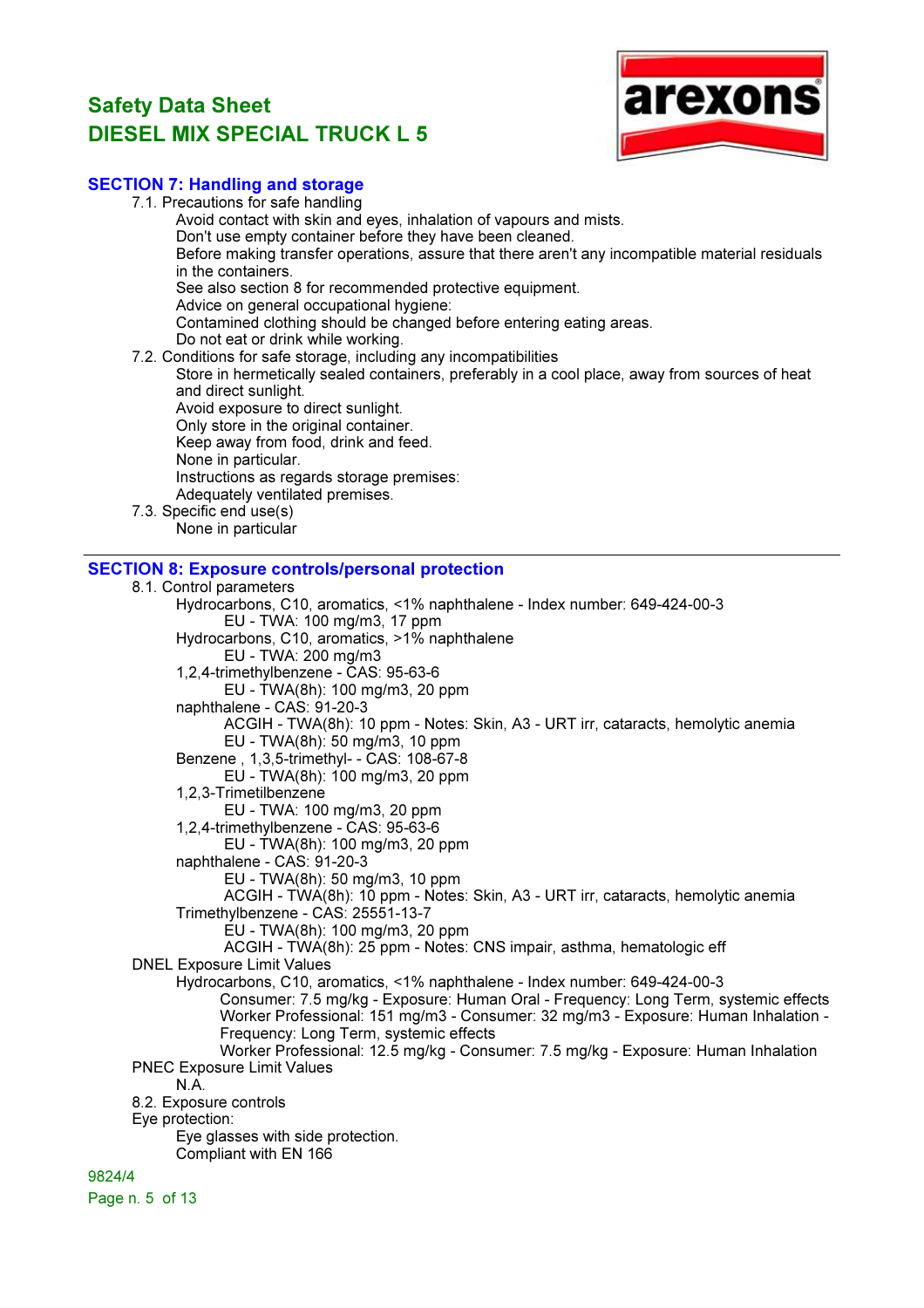

Protection for skin: Use clothing that provides comprehensive protection to the skin, e.g. cotton, rubber, PVC or viton. Protection for hands: Nitrile or Viton gloves. Compliant with EN 374. Respiratory protection: Use adequate protective respiratory equipment. Thermal Hazards: None Environmental exposure controls: None Appropriate engineering controls: None

### SECTION 9: Physical and chemical properties

9.1. Information on basic physical and chemical properties

| <b>Properties</b>                                | <b>Value</b>   | Method:                  | Notes:                   |
|--------------------------------------------------|----------------|--------------------------|--------------------------|
| Appearance and colour:                           | Liquid limpido | $\overline{\phantom{0}}$ | --                       |
| Odour:                                           | Characteristic | --                       | --                       |
| Odour threshold:                                 | N.A.           | --                       | $\overline{\phantom{a}}$ |
| pH:                                              | N.A.           | --                       |                          |
| Melting point / freezing<br>point:               | N.A.           | --                       | $-$                      |
| Initial boiling point and<br>boiling range:      | N.A.           | --                       | --                       |
| Flash point:                                     | N.A.           | --                       | --                       |
| Evaporation rate:                                | N.A.           | --                       | $\overline{\phantom{a}}$ |
| Solid/gas flammability:                          | 56             | --                       |                          |
| Upper/lower flammability<br>or explosive limits: | N.A.           | --                       | $\overline{\phantom{a}}$ |
| Vapour pressure:                                 | N.A.           | --                       | --                       |
| Vapour density:                                  | N.A.           | $-$                      | $\overline{\phantom{a}}$ |
| Relative density:                                | N.A.           | --                       | $-$                      |
| Solubility in water:                             | N.A.           | --                       | $-$                      |
| Solubility in oil:                               | <b>N.A.</b>    | --                       | $-$                      |
| Partition coefficient (n-<br>octanol/water):     | N.A.           | --                       |                          |
| Auto-ignition temperature:                       | N.A.           | --                       | $-$                      |
| Decomposition                                    | N.A.           | --                       | --                       |

9824/4 Page n. 6 of 13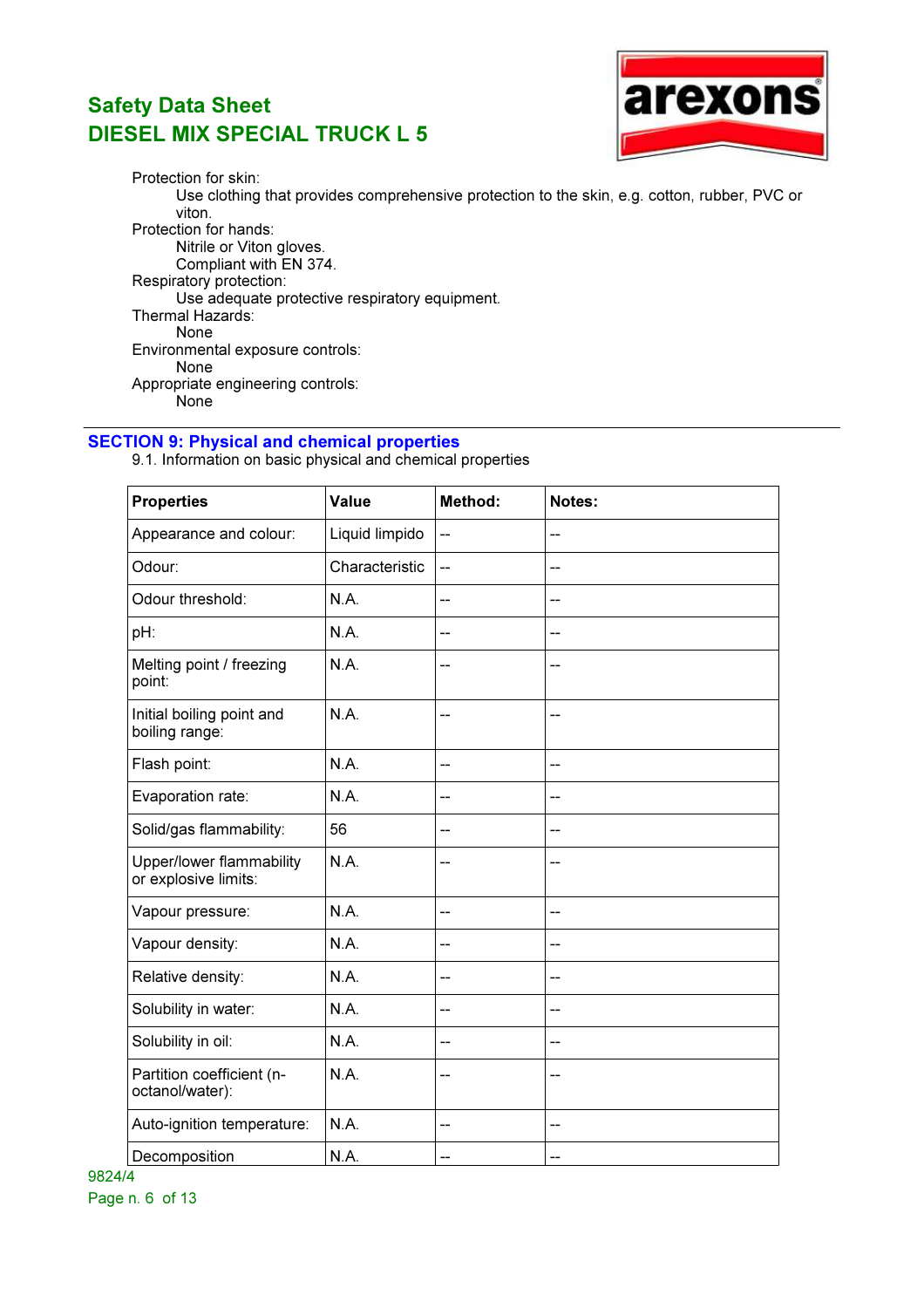

| temperature:          |      |       |    |
|-----------------------|------|-------|----|
| Viscosity:            | N.A. | $- -$ | -- |
| Explosive properties: | N.A. | --    | -- |
| Oxidizing properties: | N.A. | $- -$ | -- |

#### 9.2. Other information

| <b>Properties</b>                              | <b>Value</b> | Method: | Notes: |
|------------------------------------------------|--------------|---------|--------|
| Miscibility:                                   | N.A.         | --      | --     |
| Fat Solubility:                                | N.A.         | --      | --     |
| Conductivity:                                  | N.A.         | --      | --     |
| <b>Substance Groups</b><br>relevant properties | N.A.         | --      | --     |

NA=not applicable

#### SECTION 10: Stability and reactivity

- 10.1. Reactivity
	- Stable under normal conditions
- 10.2. Chemical stability Stable under normal conditions
- 10.3. Possibility of hazardous reactions None
- 10.4. Conditions to avoid Stable under normal conditions.
- 10.5. Incompatible materials None in particular.
- 10.6. Hazardous decomposition products None.

#### SECTION 11: Toxicological information

11.1. Information on toxicological effects Toxicological information of the product: DIESEL MIX SPECIAL TRUCK L 5 a) acute toxicity

> Based on available data, the classification criteria are not met b) skin corrosion/irritation

> Based on available data, the classification criteria are not met c) serious eye damage/irritation

> Based on available data, the classification criteria are not met d) respiratory or skin sensitisation

> Based on available data, the classification criteria are not met e) germ cell mutagenicity

Based on available data, the classification criteria are not met

9824/4 Page n. 7 of 13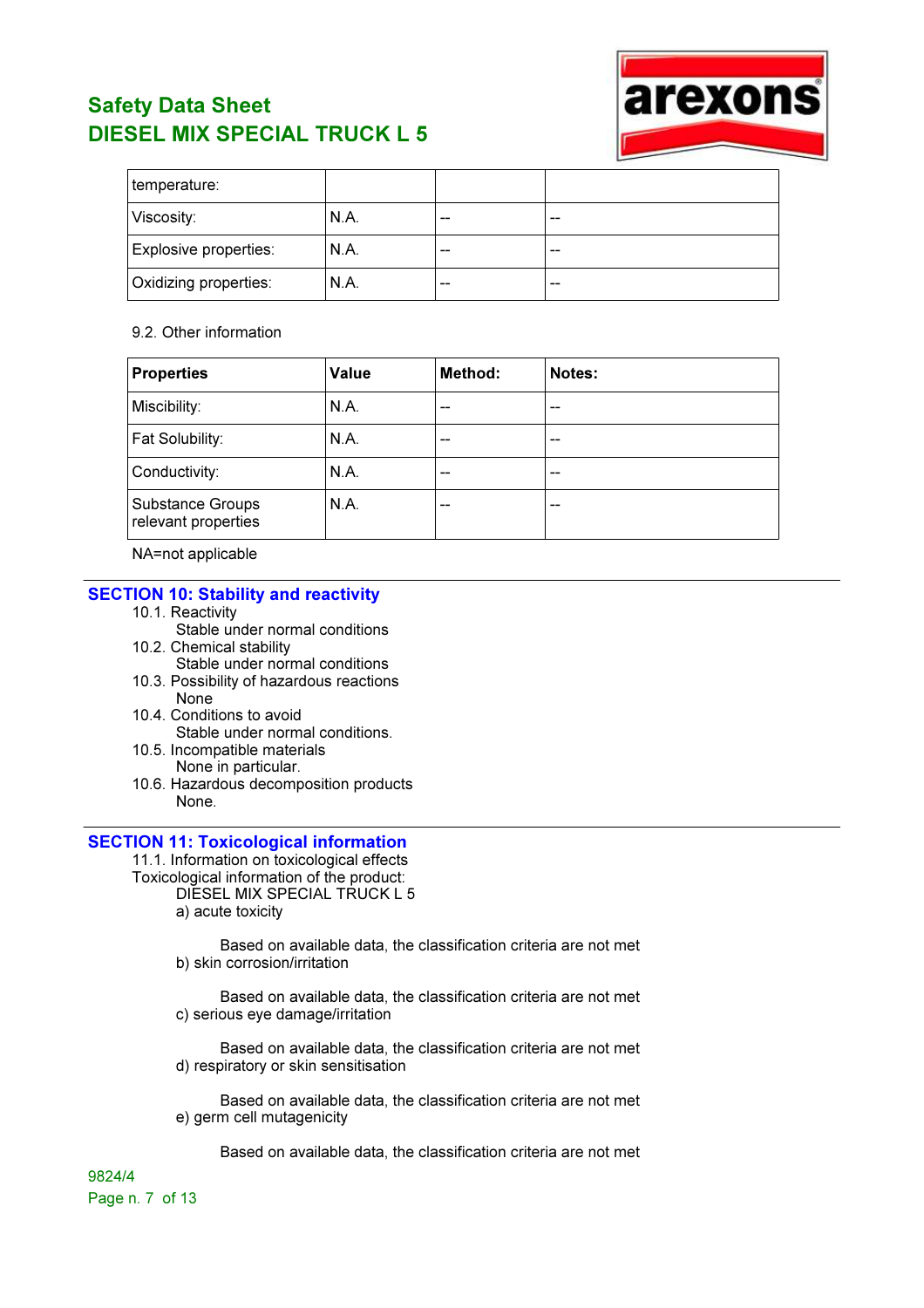

f) carcinogenicity

Based on available data, the classification criteria are not met g) reproductive toxicity Based on available data, the classification criteria are not met h) STOT-single exposure The product is classified: STOT SE 3 H336 i) STOT-repeated exposure Based on available data, the classification criteria are not met j) aspiration hazard The product is classified: Asp. Tox. 1 H304 Toxicological information of the main substances found in the product: Distillates (petroleum), hydrotreated light - CAS: 64742-47-8 a) acute toxicity: Test: LC50 - Route: Inhalation - Species: Rat > 5000 mg/m3 - Duration: 8h Test: LD50 - Route: Oral - Species: Rat > 5000 mg/kg Test: LD50 - Route: Skin - Species: Rabbit > 5000 mg/kg b) skin corrosion/irritation: Test: OECD TG 404 - Route: Skin Negative c) serious eye damage/irritation: Test: OECD TG 405 - Route: EYE Negative d) respiratory or skin sensitisation: Test: Inhalation Sesitization 3 Test: Skin Sensitization 3 j) aspiration hazard: Test: May be fatal if swallowed and enters airways (physical-chemical properties) - Route: Oral Positive Hydrocarbons, C10, aromatics, >1% naphthalene b) skin corrosion/irritation: Test: Skin Sensitization Negative i) STOT-repeated exposure: Positive j) aspiration hazard: Test: Respiratory Tract Irritant Positive 1,2,4-trimethylbenzene - CAS: 95-63-6 h) STOT-single exposure: Test: Respiratory Tract Irritant Positive naphthalene - CAS: 91-20-3 e) germ cell mutagenicity: Species: vitro Positive Species: vivo Negative f) carcinogenicity: Species: Rat Positive i) STOT-repeated exposure: Test: oecd 16 Positive Benzene , 1,3,5-trimethyl- - CAS: 108-67-8 h) STOT-single exposure: Test: Respiratory Tract Irritant Positive 1,2,3-Trimetilbenzene g) reproductive toxicity: Test: Respiratory Tract Irritant Positive 1,2,4-trimethylbenzene - CAS: 95-63-6 a) acute toxicity: Test: LD50 - Route: Oral - Species: Rat 5000 mg/kg Test: LD50 - Route: Skin - Species: Rabbit 3160 mg/kg Test: LC50 - Route: Inhalation - Species: Rat 18000 mg/l - Duration: 4h

9824/4 Page n. 8 of 13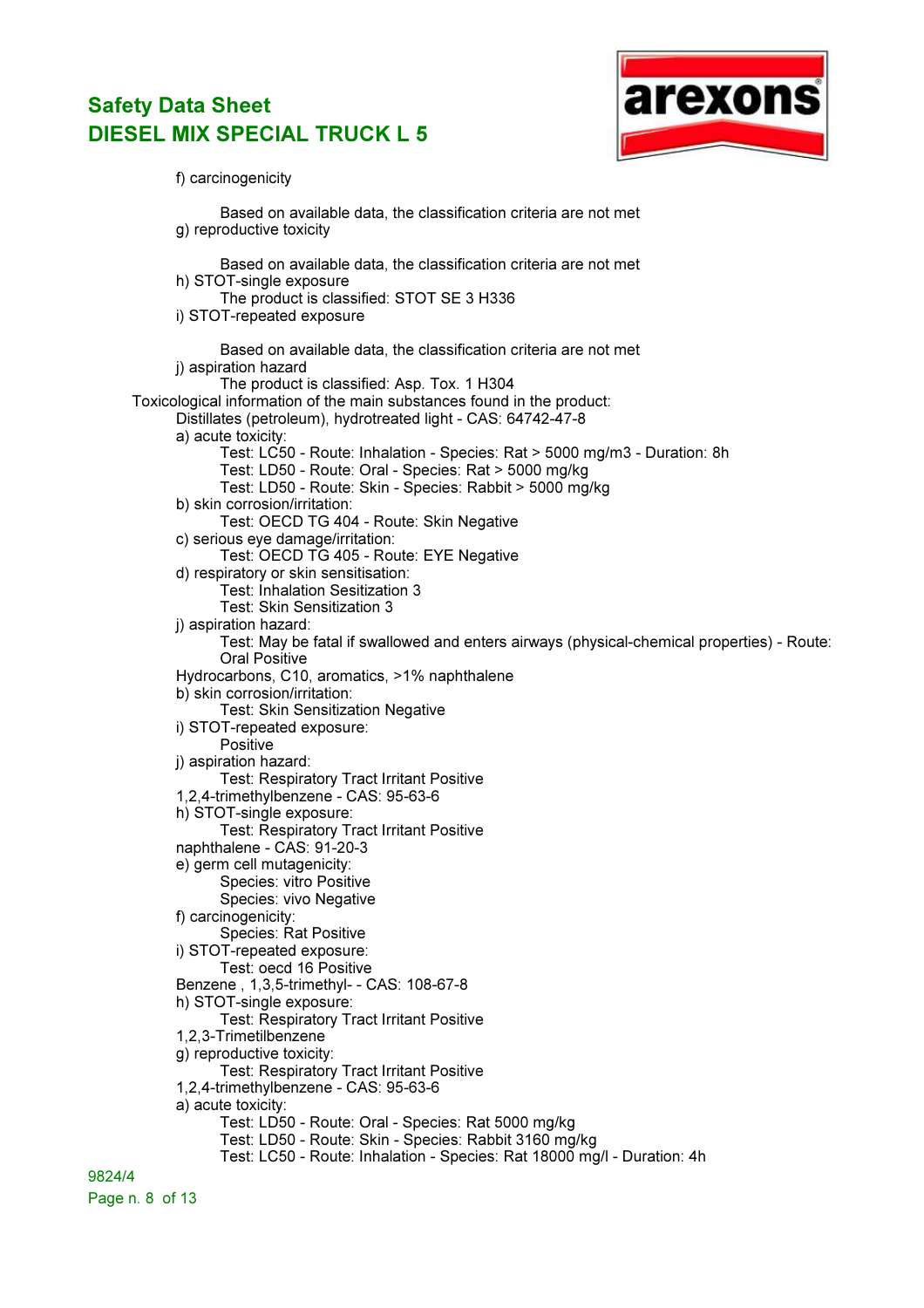

#### SECTION 12: Ecological information

| 12.1. Toxicity                                                                          |  |
|-----------------------------------------------------------------------------------------|--|
| Adopt good working practices, so that the product is not released into the environment. |  |
| Distillates (petroleum), hydrotreated light - CAS: 64742-47-8                           |  |
| a) Aquatic acute toxicity:                                                              |  |
| Endpoint: EL0 - Species: Daphnia 1000 mg/l - Duration h: 48                             |  |
| Endpoint: EL0 - Species: Algae 1000 mg/l - Duration h: 72                               |  |
| Endpoint: CE7 - Species: Fish 1000 mg/l - Duration h: 96                                |  |
| Hydrocarbons, C10, aromatics, >1% naphthalene                                           |  |
| a) Aquatic acute toxicity:                                                              |  |
| Endpoint: LC50 - Species: Fish 2 mg/l - Duration h: 96                                  |  |
| Endpoint: EC50 - Species: Daphnia 3 mg/l - Duration h: 48                               |  |
| Endpoint: EC50 - Species: Algae 1.1 mg/l - Duration h: 96                               |  |
| 1,2,4-trimethylbenzene - CAS: 95-63-6                                                   |  |
| a) Aquatic acute toxicity:                                                              |  |
| Endpoint: LC50 - Species: Fish 7.72 mg/l - Duration h: 96                               |  |
| Endpoint: EC50 - Species: Daphnia 3.6 mg/l - Duration h: 48                             |  |
| naphthalene - CAS: 91-20-3                                                              |  |
| a) Aquatic acute toxicity:                                                              |  |
| Endpoint: EC50 - Species: Daphnia 3.4 mg/l - Duration h: 48                             |  |
| Endpoint: LC50 - Species: Fish 0.51 mg/l - Duration h: 96                               |  |
| Benzene, 1,3,5-trimethyl- - CAS: 108-67-8                                               |  |
| a) Aquatic acute toxicity:                                                              |  |
| Endpoint: EC50 - Species: Daphnia 6 mg/l - Duration h: 48                               |  |
| Endpoint: EC50 - Species: Algae 25 mg/l - Duration h: 48                                |  |
| 1,2,4-trimethylbenzene - CAS: 95-63-6                                                   |  |
| b) Aquatic chronic toxicity:                                                            |  |
| Endpoint: LC50 - Species: Daphnia 6.14 mg/l - Duration h: 48                            |  |
| 12.2. Persistence and degradability                                                     |  |
| None                                                                                    |  |
| Hydrocarbons, C10, aromatics, >1% naphthalene                                           |  |
| Biodegradability: 4 - Test: BIOGDG10 - Duration: 28gg - %: 58                           |  |
| 12.3. Bioaccumulative potential                                                         |  |
| N.A.                                                                                    |  |
| 12.4. Mobility in soil<br>N.A.                                                          |  |
| 12.5. Results of PBT and vPvB assessment                                                |  |
| vPvB Substances: None - PBT Substances: None                                            |  |
| 12.6. Other adverse effects                                                             |  |
| None                                                                                    |  |
|                                                                                         |  |
|                                                                                         |  |

### SECTION 13: Disposal considerations

13.1. Waste treatment methods

Recover, if possible. Send to authorised disposal plants or for incineration under controlled conditions. In so doing, comply with the local and national regulations currently in force. Additional disposal information:

Reuse if possible. Act in accordance with the local and national laws in force. CER 14 06 03 other solvents and solvent mixtures. Contaminated packaging must be emptied as far as possible. After cleaning, send to an authorised centre for recycling or disposal.

#### SECTION 14: Transport information

9824/4 Page n. 9 of 13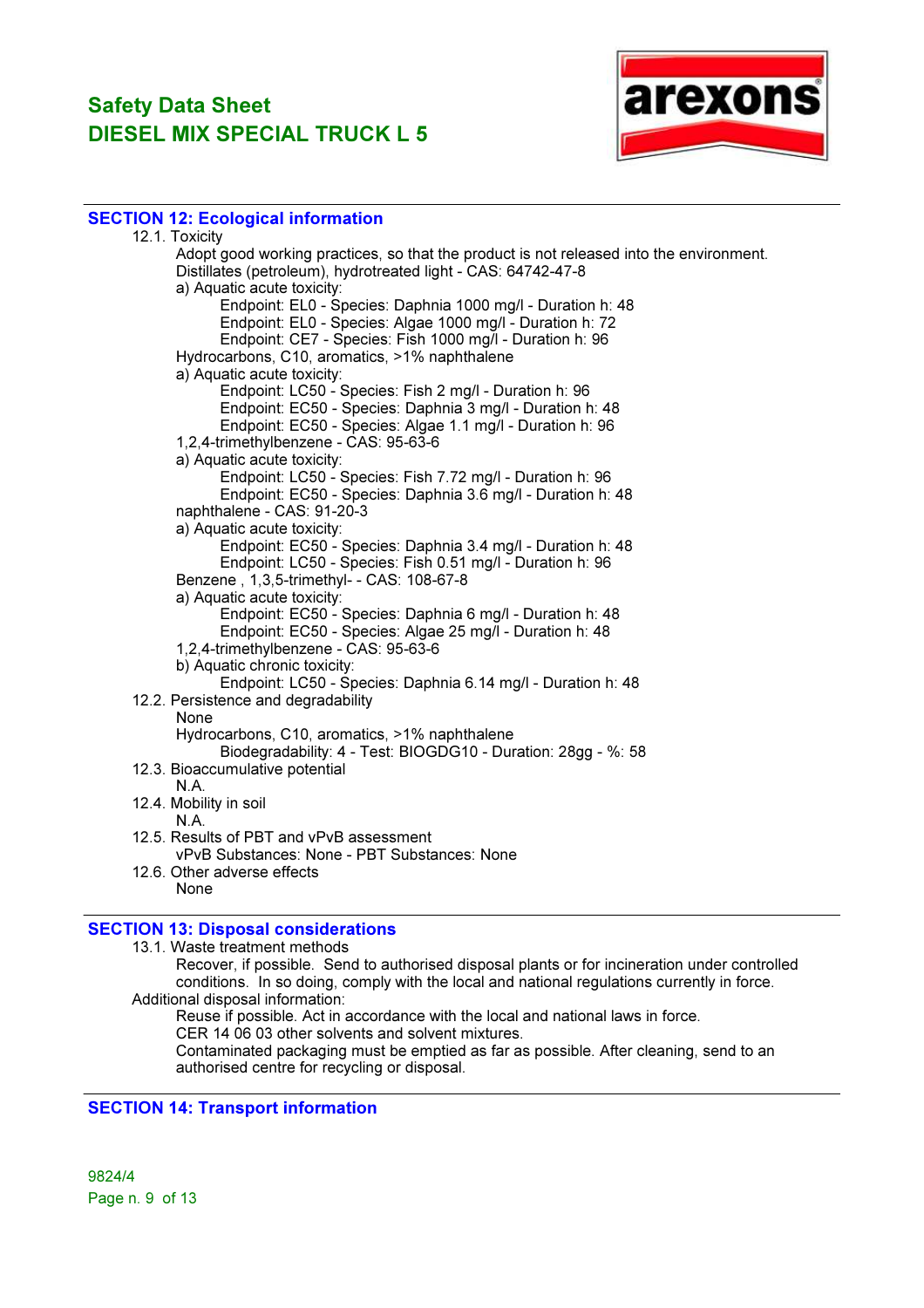



| 14.1. UN number                                                          |                                                        |
|--------------------------------------------------------------------------|--------------------------------------------------------|
| <b>ADR-UN Number:</b>                                                    | 3082                                                   |
| IATA-UN Number:                                                          | 3082                                                   |
| IMDG-UN Number:                                                          | 3082                                                   |
| 14.2. UN proper shipping name                                            |                                                        |
| ADR-Shipping Name:                                                       | ENVIRONMENTALLY HAZARDOUS SUBSTANCE, LIQUID,           |
|                                                                          | N.O.S.(naphthalene, Hydrocarbons, C10, aromatics, >1%  |
|                                                                          | naphthalene)                                           |
| IATA-Shipping Name:                                                      | ENVIRONMENTALLY HAZARDOUS SUBSTANCE, LIQUID,           |
|                                                                          | N.O.S. (naphthalene, Hydrocarbons, C10, aromatics, >1% |
|                                                                          | naphthalene)                                           |
| IMDG-Shipping Name:                                                      | ENVIRONMENTALLY HAZARDOUS SUBSTANCE, LIQUID,           |
|                                                                          | N.O.S.(naphthalene, Hydrocarbons, C10, aromatics, >1%  |
|                                                                          | naphthalene)                                           |
| 14.3. Transport hazard class(es)                                         |                                                        |
| ADR-Class:                                                               | 9                                                      |
| ADR - Hazard identification number:                                      | 90                                                     |
| IATA-Class:                                                              | 9                                                      |
| IATA-Label:                                                              | 9                                                      |
| IMDG-Class:                                                              | 9                                                      |
| 14.4. Packing group                                                      |                                                        |
| ADR-Packing Group:                                                       | Ш                                                      |
| IATA-Packing group:                                                      | Ш                                                      |
| IMDG-Packing group:                                                      | Ш                                                      |
| 14.5. Environmental hazards                                              |                                                        |
| <b>ADR-Enviromental Pollutant:</b>                                       | Yes                                                    |
| IMDG-Marine pollutant:                                                   | Marine Pollutant                                       |
| 14.6. Special precautions for user                                       |                                                        |
| ADR-Subsidiary hazards:                                                  |                                                        |
| ADR-S.P.:                                                                | 274 335 375 601                                        |
| ADR-Transport category (Tunnel restriction code): 3 (-)                  |                                                        |
| IATA-Passenger Aircraft:                                                 | 964                                                    |
| IATA-Subsidiary hazards:                                                 |                                                        |
| IATA-Cargo Aircraft:                                                     | 964                                                    |
| $IATA-S.P.$ :                                                            | A97 A158 A197                                          |
| IATA-ERG:                                                                | 9L                                                     |
| IMDG-EmS:                                                                | $F-A$ ,                                                |
|                                                                          | $S-F$                                                  |
| IMDG-Subsidiary hazards:                                                 |                                                        |
| IMDG-Stowage and handling:                                               | Category A                                             |
| IMDG-Segregation:                                                        |                                                        |
| 14.7. Transport in bulk according to Annex II of Marpol and the IBC Code |                                                        |
| No                                                                       |                                                        |
| Limited Quantity: 5 L                                                    |                                                        |
| Exempted Quantity: E1                                                    |                                                        |
|                                                                          |                                                        |

### SECTION 15: Regulatory information

15.1. Safety, health and environmental regulations/legislation specific for the substance or mixture Dir. 98/24/EC (Risks related to chemical agents at work) Dir. 2000/39/EC (Occupational exposure limit values) Regulation (EC) n. 1907/2006 (REACH) Regulation (EC) n. 1272/2008 (CLP)

9824/4 Page n. 10 of 13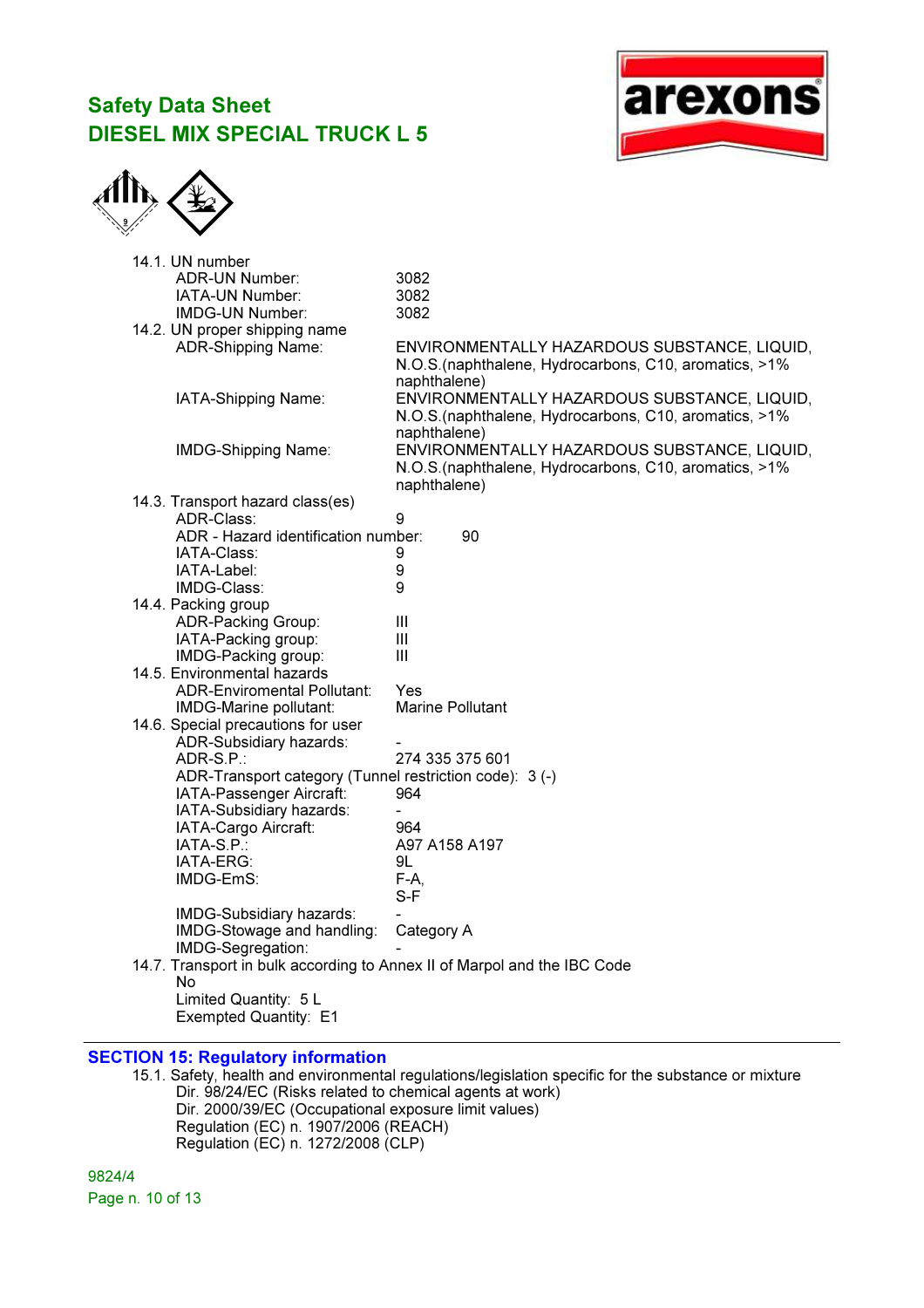

Regulation (EC) n. 790/2009 (ATP 1 CLP) and (EU) n. 758/2013 Regulation (EU) 2015/830 Regulation (EU) n. 286/2011 (ATP 2 CLP) Regulation (EU) n. 618/2012 (ATP 3 CLP) Regulation (EU) n. 487/2013 (ATP 4 CLP) Regulation (EU) n. 944/2013 (ATP 5 CLP) Regulation (EU) n. 605/2014 (ATP 6 CLP) Regulation (EU) n. 2015/1221 (ATP 7 CLP) Regulation (EU) n. 2016/918 (ATP 8 CLP) Regulation (EU) n. 2016/1179 (ATP 9 CLP) Regulation (EU) n. 2017/776 (ATP 10 CLP) Restrictions related to the product or the substances contained according to Annex XVII Regulation (EC) 1907/2006 (REACH) and subsequent modifications: Restrictions related to the product: Restriction 3 Restriction 40 Restrictions related to the substances contained: No restriction. Volatile Organic compounds - VOCs = 97.40 % Volatile Organic compounds - VOCs = 973.96 g/Kg Volatile Organic compounds - VOCs = 830.79 g/l Where applicable, refer to the following regulatory provisions : Directive 2012/18/EU (Seveso III) Regulation (EC) nr 648/2004 (detergents). Dir. 2004/42/EC (VOC directive) Provisions related to directive EU 2012/18 (Seveso III): Seveso III category according to Annex 1, part 1 Product belongs to category: E2 15.2. Chemical safety assessment No Chemical Safety Assessment has been carried out for the mixture. Substances for which a Chemical Safety Assessment has been carried out: None

### SECTION 16: Other information

Text of phrases referred to under heading 3:

H304 May be fatal if swallowed and enters airways.

- EUH066 Repeated exposure may cause skin dryness or cracking.
- H336 May cause drowsiness or dizziness.
- H411 Toxic to aquatic life with long lasting effects.
- H226 Flammable liquid and vapour.
- H332 Harmful if inhaled.
- H315 Causes skin irritation.

H319 Causes serious eye irritation.

- H335 May cause respiratory irritation.
- H351 Suspected of causing cancer.
- H302 Harmful if swallowed.
- H400 Very toxic to aquatic life.
- H410 Very toxic to aquatic life with long lasting effects.
- H228 Flammable solid.
- H312 Harmful in contact with skin.

9824/4 Page n. 11 of 13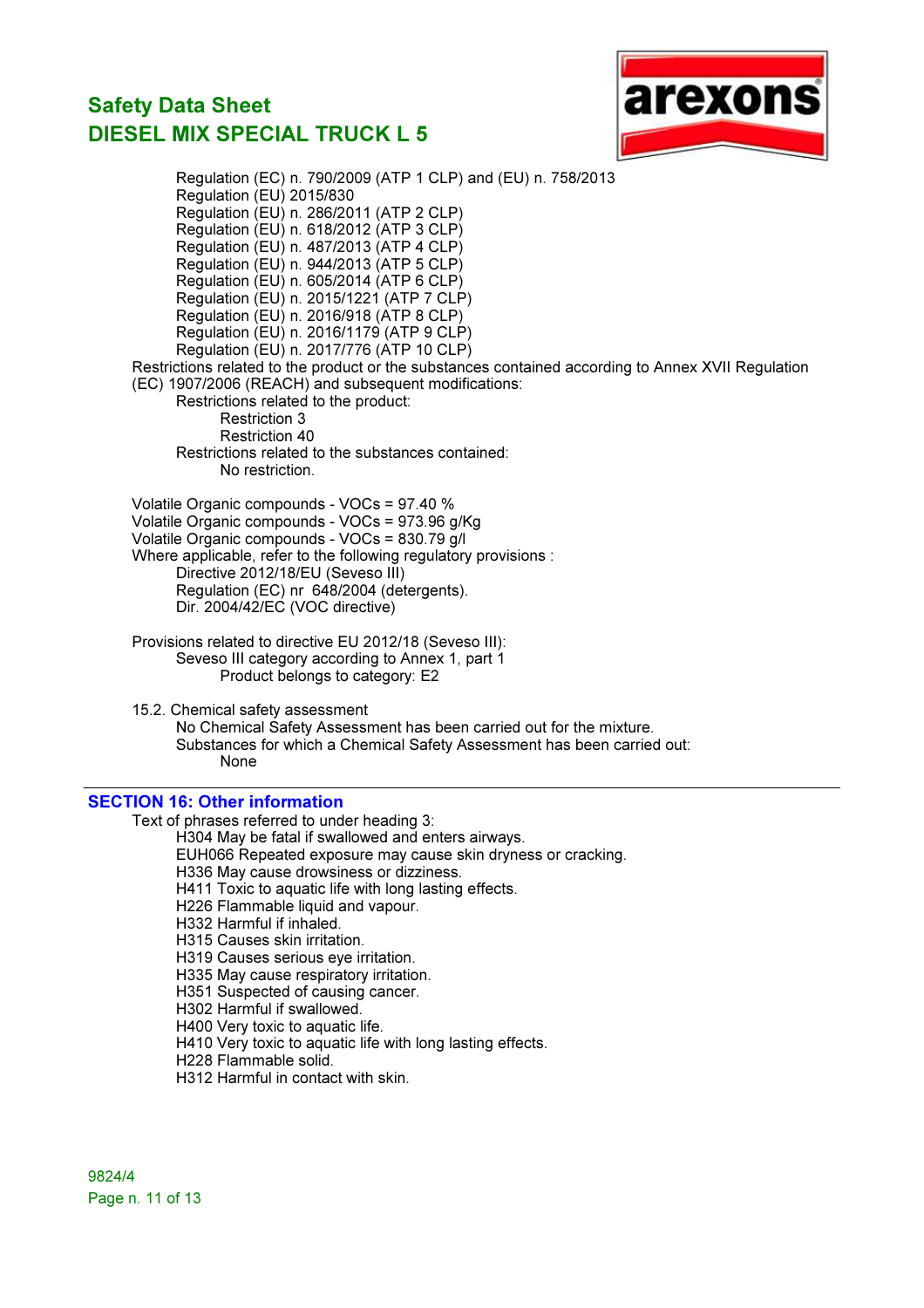

arexons

Paragraphs modified from the previous revision:

SECTION 2: Hazards identification SECTION 3: Composition/information on ingredients SECTION 7: Handling and storage SECTION 8: Exposure controls/personal protection SECTION 11: Toxicological information SECTION 12: Ecological information SECTION 14: Transport information SECTION 15: Regulatory information SECTION 16: Other information

Classification and procedure used to derive the classification for mixtures according to Regulation (EC) 1272/2008 [CLP]:

| Classification according to Regulation (EC) Nr.<br>1272/2008 | <b>Classification procedure</b> |
|--------------------------------------------------------------|---------------------------------|
| STOT SE 3, H336                                              | Calculation method              |
| Asp. Tox. 1, H304                                            | Calculation method              |
| Aquatic Chronic 2, H411                                      | Calculation method              |